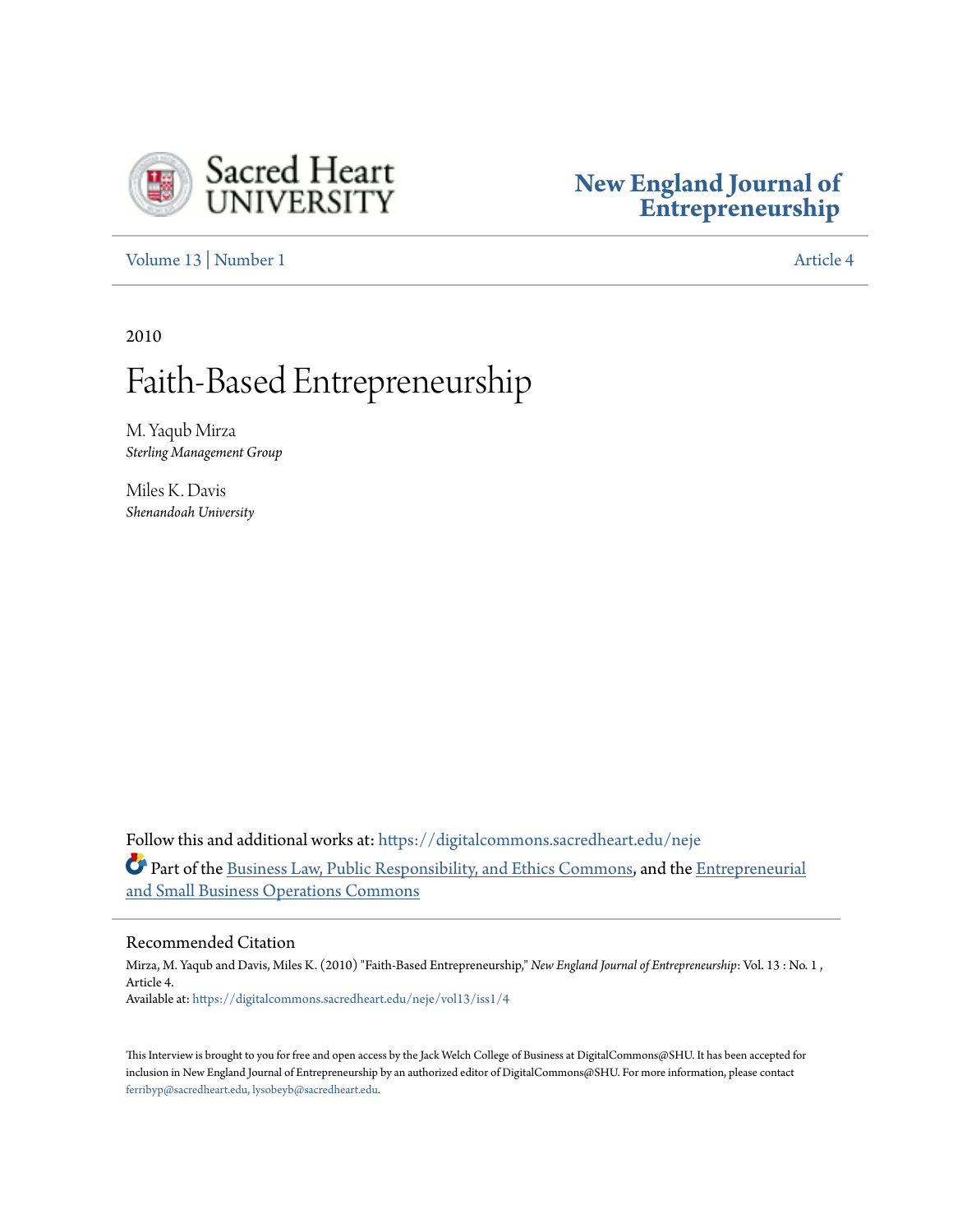## **Faith-Based Entrepreneurship**

#### M.Yaqub Mirza, Ph.D. Sterling Management Group

*In the spring 2007 issue of the New England Journal of Entrepreneurship, Leyland M. Lucas and I explored the intersection of faith and business practices with S. Truett Cathy, founder and chairman of Chick-fil-A. Mr. n the spring 2007 issue of the* New England Journal of Entrepreneurship, *Leyland M. Lucas and I explored the intersection of faith and business practices with S. Cathy is a devoted Southern Baptist, but the interviews with him lead me to consider how members of other faith traditions, who have built successful enterprises, see the role of their faith in their entrepreneurial endeavors.*

*Dr. M. Yaqub Mirza is President and CEO of Sterling Management Group, Inc. Since 1984, he has been actively negotiating mergers, acquisitions and sales of various companies around the world. After several successful acquisitions, Dr. Mirza served as director and officer in the development of the companies by evaluating top management to maximize efficiency and profitability and then restructuring, streamlining or expanding the companies.*

*Dr.Mirza has served as a trustee and treasurer and later as Chairman of Amana Mutual Fund Trust, and is now an advisor to the board of trustees of the Amana Mutual Funds, which is registered with the Securities and Exchange Commission as an open-end investment company and managed by Saturna Capital Corporation.In 2002, he was awarded the Entrepreneur Award by the Islamic Chamber of Commerce and Industry in San Jose, California.*

*Dr. Mirza attributes both his personal and business success to following Islamic principles.The following interview outlines the Islamic principles he uses to guide his investment in new ventures and how those same principles shape his management style and attitude toward corporate social responsibility.*

*NEJE: Dr. Yaqub Mirza, thank you for taking time to talk with me. Before we get into the main conversation about faith-based entrepreneurship, I'd like to spend a little bit of time hearing about your background about where you grew up and how you grew up.* 

**Mirza:** Thank you. I appreciate the opportunity. I was born and raised in a small town in Punjab, Pakistan. I received my high school education there and then I earned my first degree from the University of Punjab.I moved to Karachi and earned my masters degree in physics at the University of Karachi. I was teaching for a little while before I came here in 1970, and got my doctorate in physics in 1974.

*NEJE: So that's the background, but that's not what you're doing now. And you've come a long way from that small town in Pakistan. So would you tell us a little bit about what it is you're responsible for now?*

**Mirza**: At this moment, I'm more into management, investments, and entrepreneurship. We are managing several endowments, and the investments of those endowments in many for-profit businesses.We end up playing a major role in managing those for-profit businesses.

#### *NEJE: One of the businesses that you started was the Amana Fund—the most successful faith-based investment group. You're doing religious investments now that are apparently very successful. So how did you do it? Could you describe the fundamental success elements of your work as you see it?*

**Mirza:** But before that, I had a good career in physics; I had lots of publications in physics. My publications were often cited by many. It was in the area of laser spectroscopy, which was a new field in the 1970s.While I was very happy, at the same time I became more aware of the need in Africa and other parts of the world, including Pakistan.We started thinking about how we could help and benefit other people from what we know and the technology and the know-how which is available in the United States.We got involved in appropriate technology, and from the appropriate technology we then started thinking about how we can work in job creation for those countries.

That was kind of a shift, leading me from physics into appropriate technology and then looking into how I can be more productive and useful to underdeveloping countries. And that's where we came up with this idea of having an endowment. Funds of that endowment were to be invested in more than 10 countries, which will basically focus on providing food, shelter, and clothing, as these are the three basic needs of a human being.We made investments in the 1980s, which also created many jobs in those countries.

And, that is what I'm doing basically today. We're very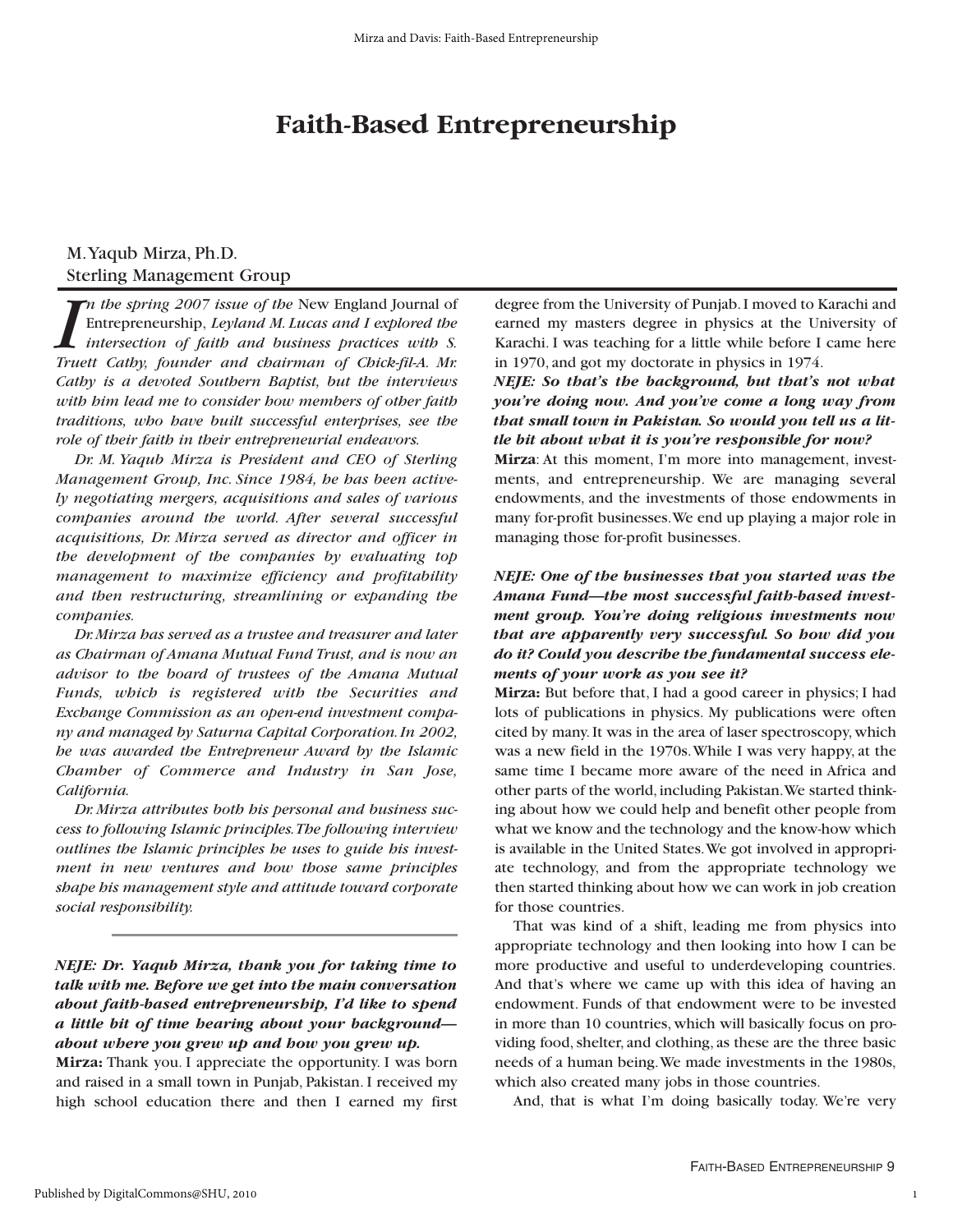happy that we're employing thousands of people around the world and we helped settle many areas in Africa and elsewhere, where people are able to acquire new technologies and new know-how and be able to sustain themselves. Since five or six years ago, we have curtailed our investments overseas,we're more focused here [in the United States],in Chile, at the moment, and a little bit in Turkey.

We got to the Amana Fund when I was in York University in Toronto.I came up with an idea that Muslims really are not that adept at the stock market. They really don't see themselves investing in the stock market.I think it comes from our background, because stock markets are not that much regulated or that much conveniently available in our countries. Now they are developing, but 30 years ago they were not as developed and regulated as we have in the United States. So we said "Why don't we form an investment group or investment club and pool our monies and then basically try to invest together?"

And of course,investing together had a lot of benefits.One can buy more stocks, one has to pay less commission, one can diversify and each one doesn't have to deal with all the accounts and the statements and whatnot. So we formed an investment group, which worked quite nicely. Then I came back to the United States. That group continued for some time. I thought, well this experience was so successful. We used to meet every month and have dinner together and we'd talk about investment, and then we'd pray together. When we made money everybody said,"Let's pay our Zakah (poor tax), 10 percent of the profit to the needy and the poor." So it's really provided a great sort of forum for us to know each other and talk about various investments, issues in community,and how we can help each other.When I came to the United States, I thought we could launch an investment group on a national level. That then led to the formation of Amana Mutual Fund.

#### *NEJE: You said that the Islamic community wasn't investing in the stock markets, is there anything in Islam that stops you from being an investor?*

**Mirza:** On the contrary, we are encouraged to participate in businesses, take risks, make investments, and we are very much encouraged to be merchants and traders and people who should go into businesses. As matter of fact, as you know, if you keep money under the pillow or in a checking account we have to pay 2.5 percent Zakah on it, on the principal,as well as on any interest that we earn which is not permitted. So we are penalized for keeping money idle. On the other hand, if we invest in businesses we don't have to pay Zakah on the principal, but we pay 10% on the profit. So if you look at it, there is a huge financial incentive for us to take risks, help the economy, recycle the money, and we should participate in businesses.

*NEJE: So you see what you're doing, not just as a venture to make money. You wouldn't start up a fund just to make money, but as almost a religious obligation?*  **Mirza:** Very much so, although you know profit as a motive is always there and it helps to bring in more investors certainly.We have provided a vehicle where people can put in their funds, then we as a group invest it.That helps the economy create jobs in all sorts of forms. It's very much an obligation as a Muslim.

#### *NEJE: On the profit side, and particularly the Amana Mutual Fund, the venture has been extremely successful. It was the top-rated religiously oriented fund. How would you attribute the characteristics of that success—is it due to the talent of the investors or luck?*

**Mirza:** I think I will call it a blessing from God. Really we have talents, and there is something called luck; but if we don't do the right thing, we're not going to get the blessings. And I attribute a lot of the success to following Islamic principles.And, of course, credit goes to the stock picker, who's our portfolio advisor, Nick Kaiser. He's a very conservative, socially responsible manager of funds.

The Islamic principles involve not just doing the right thing.It's about doing the right thing for the right reason.Our investment philosophy, believe it or not, is very much similar to John Templeton [founder of the Templeton Funds]. He on his own, without to my knowledge knowing of Islamic principles, chooses to manage his funds in a very socially responsible way that is consistent with Islamic values. He does not invest in alcohol, he does not invest in tobacco, and he doesn't invest in porn or related things or gambling or casinos. And in his argument about why he does not invest in firms that produce these things, which I've read, he basically says that these are the kind of things which are,one of these days, going to get in trouble with the regulators or somewhere. Therefore, the stocks are going to tumble and it's better to avoid them.

### *NEJE: The fundamental principles, you said, are not only doing the right things, but you have to do the right things for the right reasons. Are there any particular principles that come to mind that guide how you manage your ventures?*

**Mirza:** First of all, there are businesses we cannot participate in.I just mentioned what Templeton is doing.We don't invest in tobacco, pornography, gambling, casinos, even banks. Because with banks, most of their earning is from interest. Of course if they're Islamic banks [that do not charge interest], we have no reservations about investing in them. Similarly, we don't go into CDs and bonds and things related to that.

We had divested from South Africa when it was apartheid. We divested from Blockbuster, as they have lots of R-rated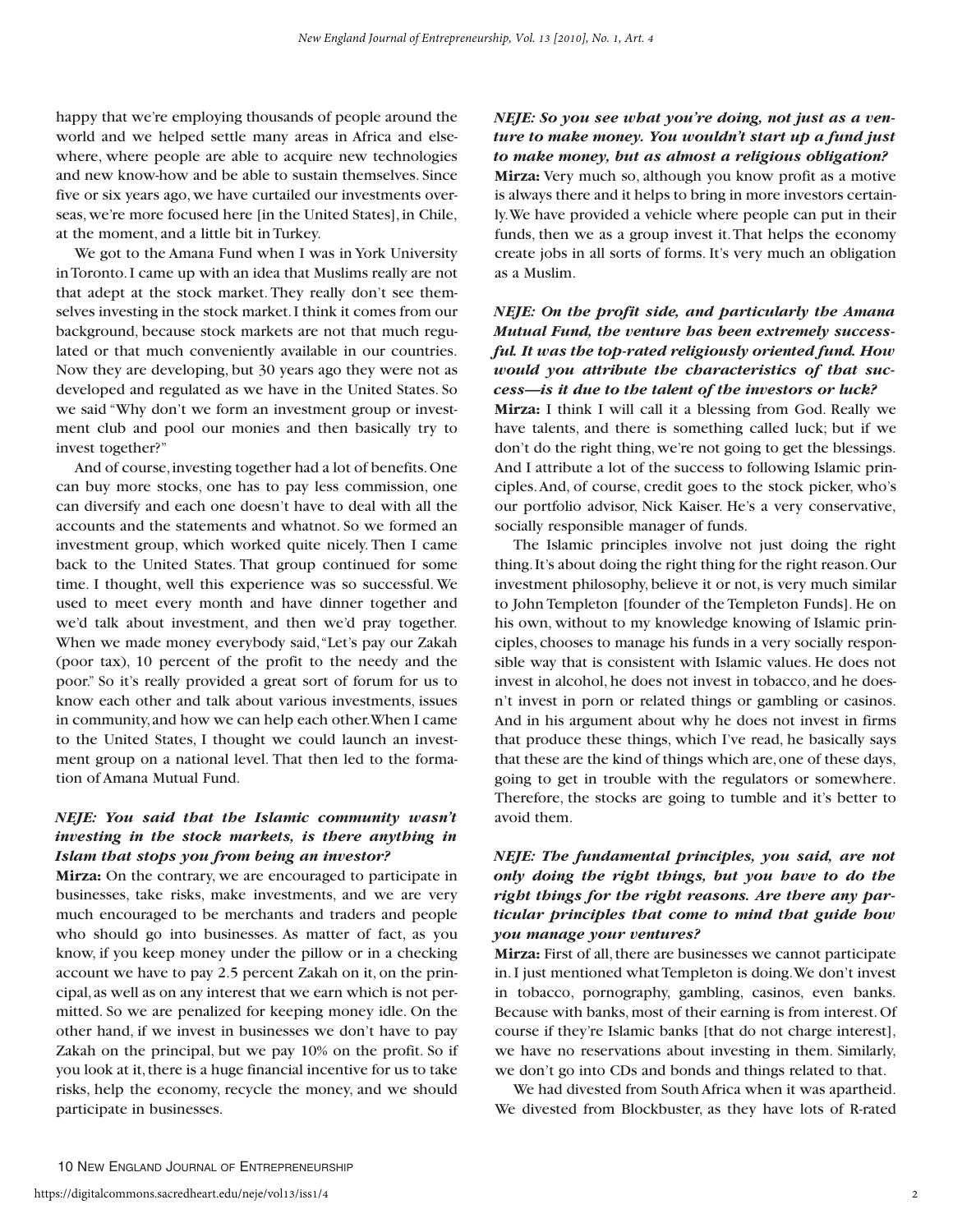videos. I did not know what R-rated videos were until one of our investors brought it up for discussion [in a meeting]. In R-rated films they show a naked upper part of the body of a woman, so once we came to know about it we just divested from Blockbuster. So these first screens are the forbidden business. And now we're looking at promoter companies, promoting same sex marriages,gay movements,abortion,and other [such behavior considered un-Islamic]. We haven't made a final judgment on them, but that is something our scholars are discussing. So that's our first screen.

After that we look at the debt-to-market capitalization ratio and if it is less than 33 percent, those are permissible investments. Now as you know, high debt always causes a problem. I looked at the Enron Corporation, WorldCom, Adelphia, and several companies who we now know are in lots of problems.As a matter of fact,Amana had investment in Enron.We sold it out about 15 to 16 months before the collapse because we saw the debt-to-market capitalization ratio increased, and it was higher than one third. And, as you know, you're a business professor, when companies get into trouble, they borrow more money and the more trouble they get into, the more money they borrow.And that obviously leads them to bankruptcies and so on. So this, to me, as a business was a very good prerogative and a guide that you just get out when you think they are just borrowing more money.

The next thing we look at is the cash in the company and how much interest income the company is generating, which is given out as part of the dividend. Most of the [Islamic] scholars have set a 5 percent limit, if it's more than 5 percent we don't invest in it. Less than 5 percent, we invest but then we want to purify. And what is [meant by] purification? Let's say this company has 5 percent in interest income, and it issues or gives a dividend of \$1. So I will keep 95 cents and 5 cents I will give to a charity or to a poor person. It's not considered part of my charity; it's just cleansing or purifying my return.

Now, why 5 percent and why not more? Companies are in the business of growth, providing services, and being socially responsible.When they accumulate too much cash, either they should reinvest in the business or they should give out [the excess cash] as a dividend. If they don't give it out as dividend, that means they have plans to grow the business. But if you see over 1, 2, 3 quarters that they don't utilize the cash, to me, as a business person, that means that the management is stagnant. They just don't know what to do with their cash.

And then comes the urge to merge, and they see one way to grow is to acquire a company. From my experience I can share with you that the merges often don't work.When people acquire other companies, there are always assumptions which never come true.There are always hidden things that you don't know about that company which come into play,

so that means a disaster.

We also look at other things, like account receivables plus cash. If it's more than 50 percent, then really you're trading cash.You don't want to be trading cash.You want to invest in the company that is doing real business or providing services or producing useful commodities.

#### *NEJE: Do you think that trying to invest using Islamic principles presents unique challenges in the business world?*

**Mirza:**You know, the SEC thought so.When we tried to register, they had us put a lot of disclosures [in our prospectus] and they kept on saying that if you don't put money in an interest-bearing account, the return will be less as compared to a conventional mutual fund, so you need to make another disclosure. So we went back and forth for almost two years and we [finally] got the approval.

But the performance of the fund, I think speaks for itself. I'm thankful to God that it has really performed well. We have now had a lot of non-Muslims investing with us. On a daily basis we are getting almost a million dollars coming into the fund, we have crossed the 650 million mark. Five to six years ago we were just hitting on 50 million [dollars in investments].

The performance speaks for itself. I don't think it's a hindrance because I feel if we do the right thing, what God wants us to do, then there's a blessing.If we try to cut corners and we try to play smart and we try to do the wrong thing to make money, then there is going to be no blessing. I often tell people, I can make a dollar by working, or I can cheat somebody and make a dollar or I can steal a dollar. Which one would you do? Obviously you would want to do the first one. So the concept may be the same, you may end up getting the same money, but the process is very crucial.We really strive to follow the principles and we believe that if we do that, then God's blessings are there.

#### *NEJE: Why do you think that you're getting an increasing number of non-Muslims who are investing with Amana?*

**Mirza:** I haven't talked with them, but my guess is just performance. They see it is performing; it's the best fund, it's socially responsible, so they just come in. Let me say that I have many friends who are from other faiths, Christians and Jews.They would like to be very socially responsible. I was just talking yesterday with Nancy Luque, one of our attorneys, and she said,"I got \$7,000 from my IRA and I'm thinking to put it in Amana and I want you to help me to see how I can make this roll over." So I think people are increasingly becoming conscious of doing the right things and the performance certainly helps.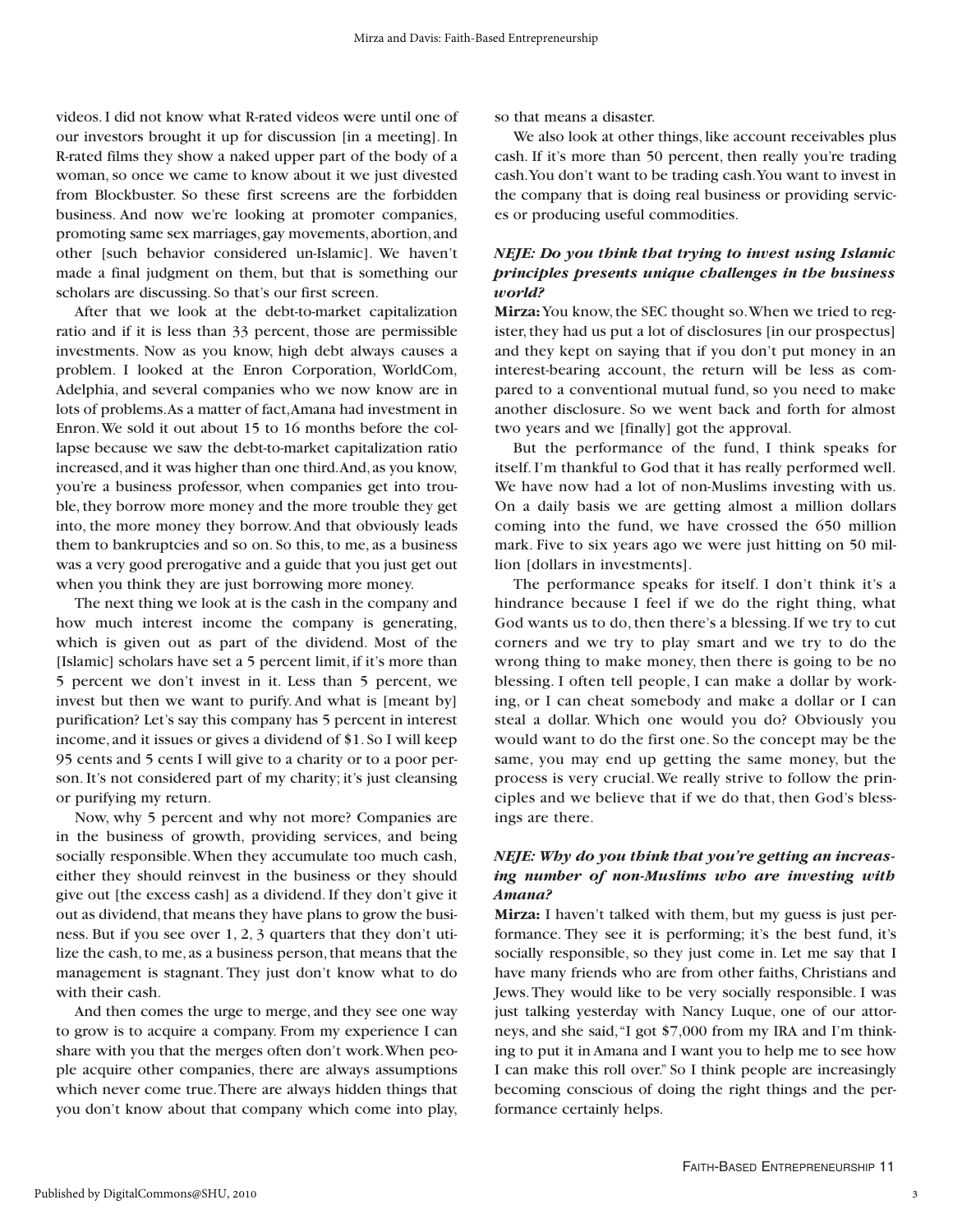#### *NEJE: In your opinion, do you think that the ideal of social responsibility cuts across different faith traditions, meaning even if you come from a different tradition that you may see the ideal of social responsibility pretty much the same?*

**Mirza:** I think the trend is toward that.In the last 30 years,I've seen a trend where people are becoming more religious and more morally and socially responsible.As it comes to morality and positive aspects of being good citizens, good human beings, people of good faith, I think it's very good.

### *NEJE: Are there particular components of the Islamic faith that influence your perspective of corporate social responsibility?*

**Mirza:**Absolutely.I live and work as a Muslim.My obligations to God don't end on Friday.They continue to and through all of what I do, in my sense of justice, fairness, honesty, being fair, giving people their due share, treating people like a family, treating people as equal contributors, not only Muslims, but people of all faiths. I work with Christians, Jews, Southern Baptists.I deal with Catholics in Chile.I deal with Hindus and Sheiks in different companies.

I have a wonderful relationship with them, and because of that I think we have developed a mutual relationship of trust. One time I was very much touched by something that happened. Someone I know, it was six years ago, of a different faith called on me and he said,"You have been telling me to do some estate planning, and make a family trust, and I listened to you and I talked it over with our attorney, we're drafting documents and we need someone as a trustee. And my wife and myself, we have decided you're to be the trustee."I was very touched,because this man has tens of millions [dollars] net worth and I don't live in their city; we live about 2,500 miles apart.And I'm not of his faith and for him to come to me and ask for it, I was really honored.And I told him I would be honored and he said, "No, all the honor would be ours if you accept it."And I accepted that and then out of my sense of responsibility during the next visit, I told him,"I would like to visit your family and talk to your children. And, I want to listen from you and your wife what do you expect me to do if something happens. You know, give me some direction or letter of directions, so I know as a trustee how to make independent judgment to fulfill your wishes and desires for the benefit of your beneficiaries, your children."

So it was really very pleasing to see that. I'm sure he had many, many friends of his own faith whom he [has] known longer, but he decided that he wanted me [to be the trustee].

#### *NEJE: What are the principles that you have, that you think you share with people of other faiths?*

**Mirza:** I think honesty, fairness, justice, politeness, kindness, and mutual respect; these are things that we share with our

Christian, Jewish, Sheik, and Hindu friends. The problem comes when someone is not as committed or strong follower of that faith.There I have more difference of opinion than with the people of faith and who are actually practicing. I find often in Chile that the wives are more religious than the husbands. The husbands often say, "How come you two always agree and I don't?"Although they are Christians and I'm a Muslim, I think the way I use religion in our businesses is the same [as other faiths] in many ways.

It's interesting to me that when a Christian manager says to me that he wants to fire somebody, although he can do that, but since he is one of my reports, he'll report to myself or the board or chairman of the board, I would like to have him consult with me.When he comes I will raise many issues with him, and then when he has expressed all of his complaints to me, I will tell him, "Think about what a good Christian would do, and I don't want you to answer now, we will talk about it later."

And later he talks and he says,"I think you're right, I need to give him another chance or I will need to work with him. Or I will need to tell him of his shortcomings and to improve on it."So I am saying that I have seen people go back to what they already know, but they may not be practicing it at that time.I have seen that many people of faith and who are practicing of their faith, they respect me because we are people of faith.And they tell me,"Look, we respect you and we want to work for you and we want to make sure that this venture is more productive and more profitable because we feel we are working with someone who is a person of faith and who is doing so much charity and who is helping so many people and who is doing so many good things.

### *NEJE: Well that's one side of it, but how would you respond to those who would argue that a company first and foremost must turn a profit, and then it should consider its principles?*

**Mirza:** When I ran a for-profit business, the foremost responsibility was for profit.And I'm there to create value for shareholders and in some cases, I'm a shareholder myself, so I'm creating value for myself. But what we often forget I think is that if we put our religious values in practice, overall all things would be blessed and we would be able to have better profitability.

Let me give you examples. I'm often told by our mangers and they tell the next level of management that these people, when they make money, they share with us and they think of us and they treat us as equal partners.Then they go out and they get motivated and they feel that since they are getting part of it, they need to work more sincerely, harder. I know productivity is a big issue for our companies in the United States and I've been able to work and create businesses that are number one in their field.The Amana Mutual Fund, we just talked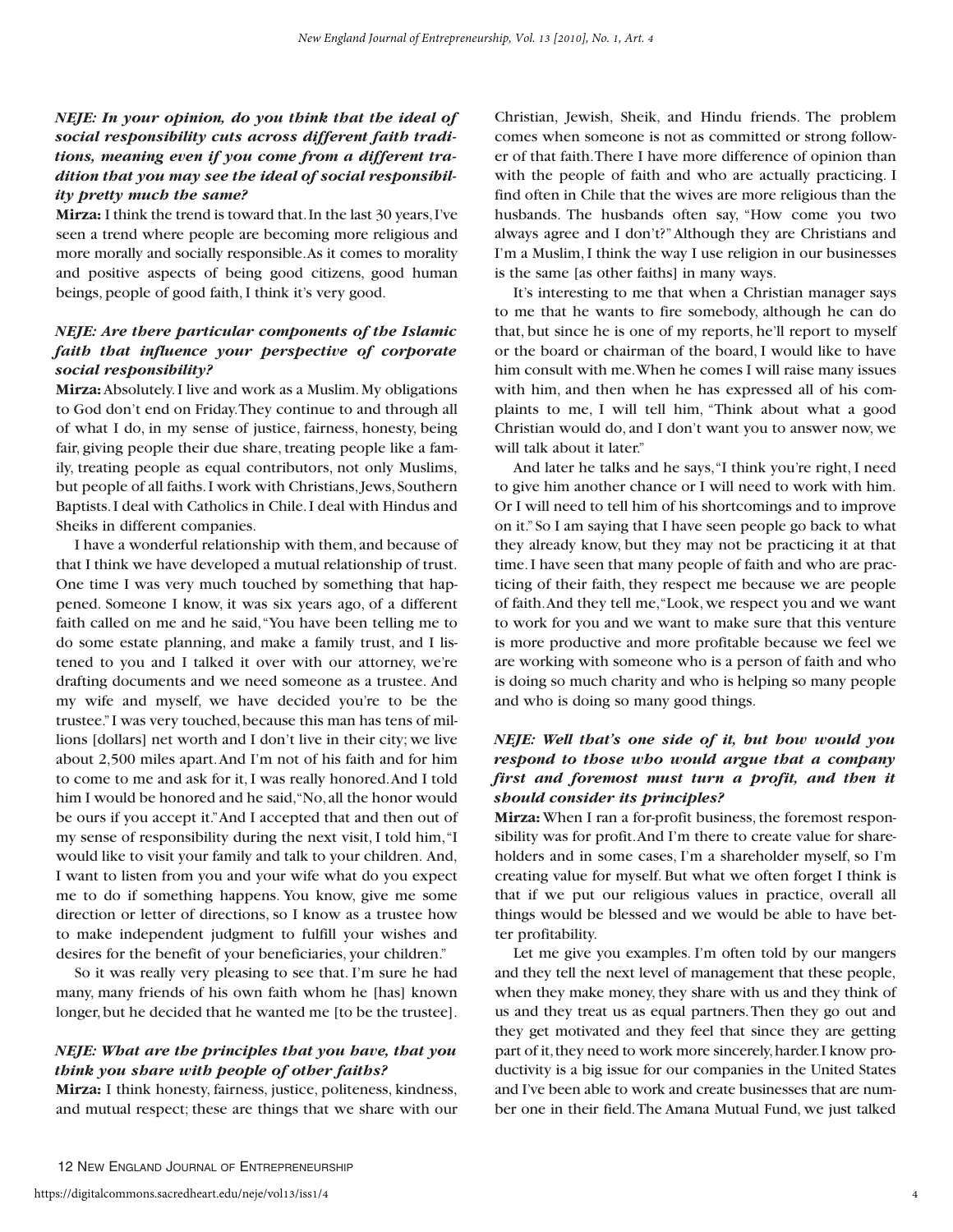about is the best fund in the country; it's the best Islamic fund in the whole world.We manage a juice factory in Chile,Jucosa, it's the best company in South America. The only company which is ISO 9000 approved [in Chile]. So I think we need to realize that when we put our faith to practice and we're good with people and we give them their due shares, we are able to motivate them to work harder and be productive.

I can give you so many different examples on that. The laborers are often neglected in companies. Top executives, they have the 401Ks, they have the profit sharing, they have the bonuses, they have vacations. But the laborers, the poor people, whose sweat is what has been benefiting corporate America, are often ignored. Our approach is to reward them as much as we can. Of course we can not give them millions of dollars. But every time we receive recommendations to give year-end bonuses, the board will look at it, approve the one, but for the poor people, the laborers who are on the line, 900 people, we will double their bonus.This will mean several hundred thousand dollars more being given out.Then at the same time,we make corporations to be socially responsible and do charitable work.We asked our employees to recommend to us what other charities they want us to support; whether it is in education, whether it is in helping battered girls, whether it is handicapped kids, or the United Way.They feel so proud to be associated with a charity, they can come to the board and say,"This is what I recommend."And we support them and we get a charitable deduction for it.

Secondly, indirectly, many of our employees' children benefit from our social responsibility. One other project I'm so proud of and President Bush mentioned it in a speech. I don't think he realized that we were the ones who funded it, but the *Atlanta Journal-Constitution* reported on the project. There were many students, children of minorities, who were behind by two grades in the public schools. So the school system, in a county where we have a business, had organized a weekend program where these students could be brought in and they could be given extra education or coaching or tutoring and they can advance to the same level as the rest of the students. They had everything organized, except they didn't have \$29,000 to give the teachers. They approached us and they were looking for five or ten thousand dollars.They didn't expect that we would adopt the project. When it came to the board, and upon asking questions,we found out that many of those people are working in our own factories. So we want to see the children of the people working for us, and other production facilities, we want their children to be educated.We want them to get an education; we want them to be productive citizens of society. So we adopted the whole project and we gave them the money and the program went on. And we were very happy that when President Bush was visiting Atlanta, he mentioned that that project be followed and modeled in the United States.

So I think there are so many different things that come about as a result of behaving in a socially responsible manner. One final example, I know loyalty in corporate America is two or three years [before the person starts looking for another job]. I have heard people say,"I work, if I find a better job I just move on. I have no regard for what the corporation has done for me in training and relocating."I'm so thankful to God and happy to tell you that most of the people working with me,they have worked for us for 15 to 22 years, with the majority of them, on the average about 20 years.

#### *NEJE: Why do you think that is?*

**Mirza:** I think it is the way we treat them. I go the extra mile with my staff here to treat them like a team, and a team member. We develop a family relationship with them; we invite them to our homes with their families.We go the extra mile to take them out when we visit those places. We take them to different places on vacations and other activities. For example, I took the people from Chile, and we had a board meeting in Victoria Falls in Zimbabwe, with their wives to the meeting.And one of the wives of a board member said,"I can't believe I'm here in Africa. So clear, and clean air. I can see the stars."And she said,"Yaqub, I'm going to pay you back by making sure and kick out my husband to go out and work." You cannot get these kinds of statements from wives unless they really feel they are proud of being a productive member in that company.

#### *NEJE: One of the challenges often faced is when a leader of an enterprise like yours has these particular values and principles. How do you make sure that they filter throughout the organization? How do you share your beliefs and principles throughout the organization?*

**Mirza:** I think this is true socialization. When we socialize with these people, obviously they had never met anyone who was born in Pakistan and is a naturalized citizen of the United States; for them it was unique. In one case in Chile, before somebody accepted to be our general manager, he asked me,"Would you mind meeting my wife?"I said I would be happy to, but why? He said,"She just doesn't know who you are and with whom I would be working." So I went to their house and the next day he came and said,"Yes, I accept the job." But I think through socialization, through these trips we make together, it is communication with them. When I visit a project,I try to have lunch or dinner with the top management. Sharing what we believe and listening to them and what they believe allows us to appreciate the commonalities in what we have.

*NEJE: At this stage in your life, you're running a successful business. You've achieved a level of affluence in your life, no matter how that's defined. How important*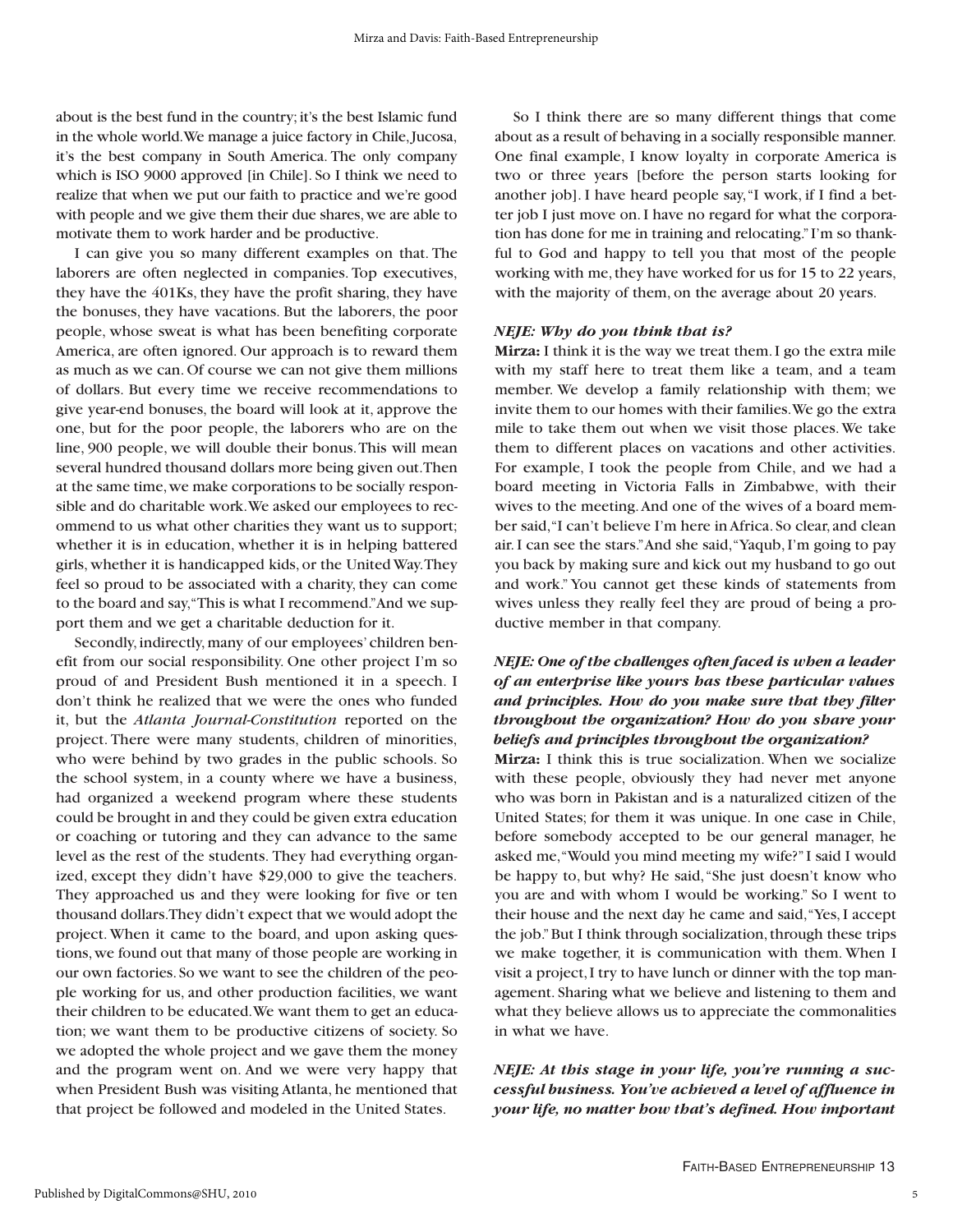*is it for you to spend time with friends and loved ones?* **Mirza:** I think this is a great question, and my answer might surprise you. I try to be fair in giving due rights to my children, my wife, my family, my friends, my siblings, my parents when they were alive, so I try to live a balanced life, which is what we are encouraged in Islam to do.I spend time with my children. Part of this spending time together, I took them with me to most parts of the world.They have been to the Far East, to Africa, to Chile, most of the places [I have been], and my wife often tells me this has given me time to gel with them, share our principles and values, and see how I do things, and then through practice [provide an example].

Each day how you manage your household sets and example. We pray in Jumah [pray together] at home together. Ramadan is a great occasion that forces everybody to be together for eating meals in the morning and breaking fast at night. Otherwise, everybody has busy schedules, especially when they are in school. So I think I've tried to do that and it is important to me, because I feel that we do want to leave behind a good society, a better society than what we found. And the only way we can do that is through good children.

I'll share with you a very personal thing. I take my social responsibility quite seriously. I feel I need to give back to the community; the community has contributed a lot to me. I do that through certain ways and certain expertise. So recently, my two older children kind of beat up on me. They said I need to spend more time with young people in the community, who are between 20 and 30 [years old]. Some are graduates [of college], some are graduating, some are newlyweds, some are trying to decide what to do in their life, and some are starting businesses. So we have formed a group of those individuals, who meet in our house.We have dinner together, we have open discussions, and try to help them with their career planning, including if we can have some retreats. There are fundraising dinners, where usually there is a very good speaker, like Zatuna [Institute] had a very nice fundraiser. So we bought a table for 10 people, and we invited 10 young people to be at that table.They not only meet with me, but met other community leaders from all over the United States.The dinner gave them not only an opportunity to listen to good talks, but also to provide them a forum for networking. Many students may not be able to buy a ticket for \$200, but somebody is inviting them and giving them a reason to respond positively and to go and attend.

I do offer classes through the Fairfax Institute. I don't take any compensation for it. And I feel that I need to do more with people in the ADAMS [All Dulles Area Muslim Society] community. I think my wife does more social work than I do, but I make sure she has the opportunity to do that. I don't have any demands on her, so she's very actively involved. Yesterday somebody passed away and she was very much involved in the funeral arrangements and other activities. So

I think ultimately what we can do is to be involved, trying to share with people,learn from them and share what we know, and through that we hope that we'll leave a better society behind us.

#### *NEJE: This is the general catch-all question—is there anything that you would like to say or share with someone who will ultimately read this article or any prime words of advice that you would like to offer them?*

**Mirza:** I really think going back to your earlier question on my background,I'm really so thankful to God that I was born in a house with parents who were very religious and very caring. They were involved in social work, they were involved in many businesses, I learned quite a bit from that. And they were also caring toward the community. My father was the mayor of the town for many, many years. I learned from him how to take care of public funds and public trust which has been given to you. So from that background, I adopted those principles and those values. My motto has been in life that you should never forget the blessings of God.We should pray regularly and we should help the people in need. And that is something that has really been the guiding charge. I could sit here and tell you that I could have a lot more money than what I have, but I believe in sharing, I believe in contributing to the development of people.

I believe in a verse, which I have hanging on the back of my door, that says:"Anything you expend will be replaced by Him."And that's the words from Qur'an, 34:39. So really I see everything in my life as from God. I don't want to brag here; I try to be very generous.

And I find somebody like the person I just mentioned to you who died yesterday. He was a young man with three children. His older daughter is a third-year [student] up at George Mason. Before he passed away, when we visited him in the hospital, he was in a coma.When I found out, I told my wife to please tell the daughter that we will take care of her tuition fee so she should not worry that she will not graduate or something like that. And she did that and she came back to me and she told me that she was relieved that at least she will have the opportunity to graduate. So things like that, I think a few thousand dollars toward making the difference in the life of a person who would hopefully do good for the society and the community is very crucial.

I think to sum it all, we should just be good Muslims. Follow the faith, practice what we believe, and be good to the society and don't try to cut any corners. Sharing is really the best way that we can live a great life. I have seen in my life unexpected things happen, miracles happen, and God just blesses you in many, many ways in which you cannot even think of. And so I won't trade what I do, what I am for anything in the world.